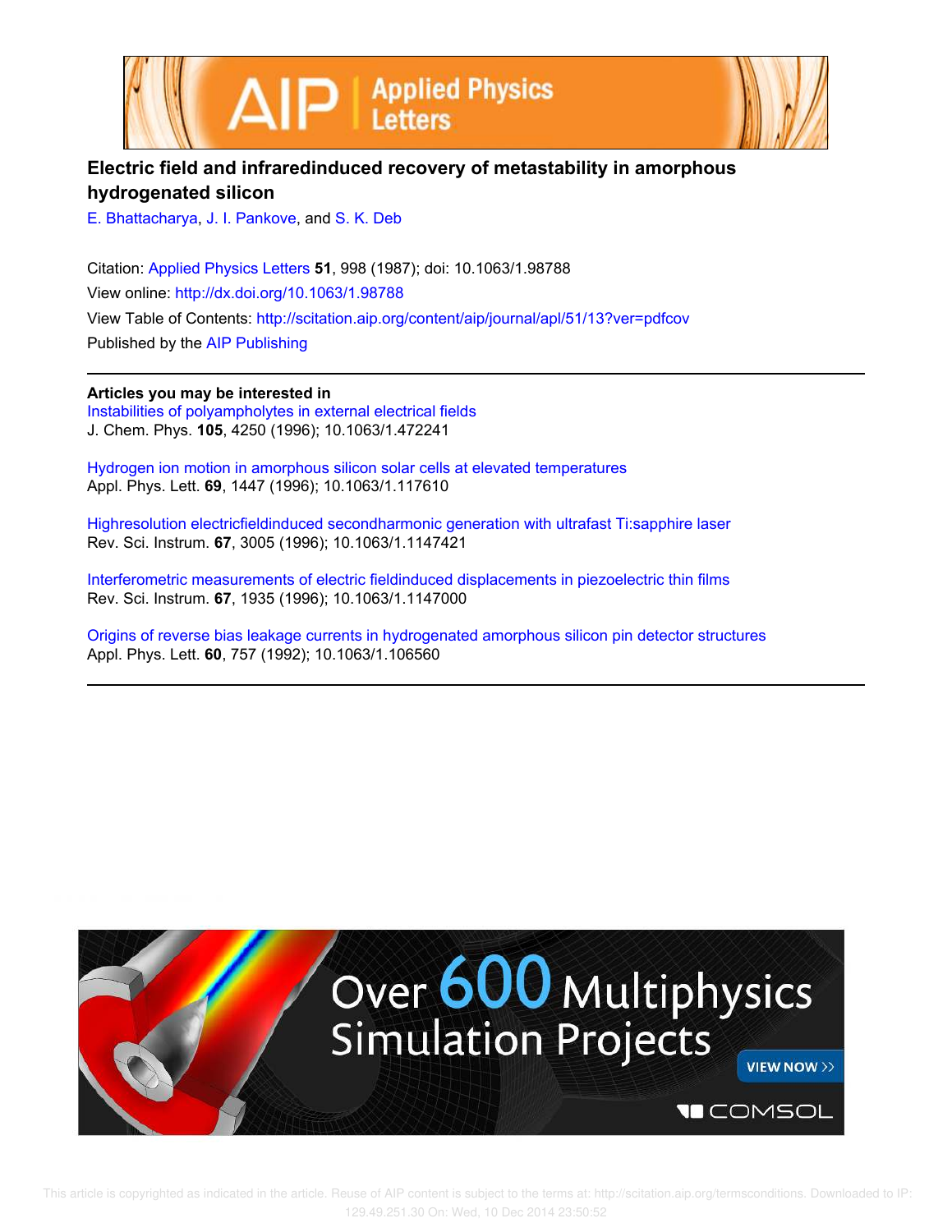## Electric field and infrared-induced recovery of metastability in amorphous hydrogenated silicon

E. Bhattacharya, J. I. Pankove, and S. K. Deb *Solar Energy Research Institute, Golden, Colorado 80401* 

(Received 6 March 1987; accepted for publication 27 July 1987)

In this letter we investigate the difference between the bond breaking and the charge trapping model of the light-induced effect in amorphous hydrogenated silicon (*a*-Si:H). We also report the partial recovery from the light-induced effect in *p-i-n* solar cells by infrared illumination in the presence of an electric field.

Currently there are two primary models to explain the occurrence of the light-induced effect in amorphous hydrogenated silicon (a-Si:H). The bond breaking model first proposed by Pankove and Berkeyheiser<sup>1</sup> and later demonstrated by Dersch *et al.*<sup>2</sup> has been developed in great detail by Stutzmann *et al.*<sup>3</sup> According to this model the nonradiative recombination of photogenerated electrons and holes releases enough energy to break a weak Si-Si bond thus increasing the dangling bond density in the material. Stutzmann has recently proposed that bond breaking can occur even in the presence of only one type of excess carriers without recombination.<sup>4</sup> The other model first proposed by  $\text{Adler}^5$  involves a redistribution of charges in the dangling bonds resulting in a larger concentration of neutral paramagnetic *D* 0 states in the light-soaked material. A charge trapping model has also been proposed by Nakamura et al.,<sup>6</sup> Crandall,<sup>7</sup> and Tanaka *et al. <sup>8</sup>*Yamagishi *et a/. <sup>9</sup>*have also explained the light-induced effect in a-Si:H by invoking both positively correlated dangling bonds as well as charge trapping in negatively correlated  $D^*$  centers. In this letter we report our attempts to distinguish between the bond breaking and the charge trapping models. We report also our results on the partial recovery of the light-induced effect *inp-i-n* cells by infrared illumination in the presence of an electric field.

If the light-induced effect is due to charge trapping alone, it should be possible to re-emit the trapped charges by developing a high electric field in the sample. While a high field cannot reconstruct a broken bond, it can tilt the bands enough to cause field-assisted tunneling. Since maximum tunneling distances are of the order of 10 nm, for a trap depth of 1 eV, a field of  $10^5 - 10^6$  V/cm is needed for the field-assisted tunneling to take place.

Measurements were carried out on both *p-i-n* as well as *m-i-m* structures. The *m-i-m* structures were made by glow discharge deposition of a-Si:H on Cr on 7059 glass. Cr fingers were then deposited on the a-Si:H through metal masks. Dark current-voltage  $[I(V)]$  characteristics were measured and the breakdown voltages were determined. The samples were light soaked at 100 mW/cm<sup>2</sup> using a calibrated tungsten halogen (ELH) lamp for 12 h. The dark currents dropped by about a factor of 4. A voltage of 10 V was applied across the sample which was typically 0.5-1  $\mu$ m thick. No change in the  $I(V)$  characteristic was found even after leaving the reverse bias on for hours. The samples recovered to state *A* after thermal annealing at 160°C. Standard solar cells were also light soaked using either the ELH lamp or an Ar laser. There was a drop in open circuit voltage, short circuit current, and fill factor. The sample was then left with a reverse bias of 9 V for a period of a few minutes to a few hours. No recovery of the solar cell characteristics was seen after this treatment.

It is interesting to examine the conditions under which we would or would not expect to see a recovery by applying a high field, see Fig. 1. Supposing the electric field removed the single electron from the  $D^0$  state converting it into a  $D^+$ state and/or added an electron from the valence band to the  $D^{0}$  states converting it into a  $D^{-}$  state, the material would be left with fewer  $D<sup>0</sup>$  states and its properties would be closer to the annealed state. Now, if the sample had a positive correlation energy, so that the  $D^+$  centers were lying close to the valence band, then, in the presence of a high electric field an electron from the valence band would be able to tunnel into a  $D^+$  state converting it back into a  $D^0$  state. Similarly, the electron from the  $D^-$  state now close to the conduction band, would tunnel out converting  $D^-$  back to  $D^0$ . Then we would not see any field-induced recovery. However, if the correlation energy is negative so that the  $D^+$  center is closer to the conduction band no such  $D^+$  to  $D^0$  or  $D^-$  to  $D^0$  conversion will be possible and the material will have recovered its prelight-soaked properties. Hence this experiment will distinguish between a charge trapping model and a bond breaking model only if the dangling bonds have a negative correlation energy. Also if the light-induced effect were due to trapping of charges in shallow states as suggested for example by Yamagishi et al.<sup>9</sup> we should be able to see an effect of the electric field. Hence, from our measurements we conclude that the light-induced metastability is not due to charge trapping in either shallow states or in states with a negative correlation energy. From this experiment it is not possible to distinguish between the case of charge trapping and bond breaking for dangling bonds with a positive correlation energy. Note that all the arguments in this paragraph



FIG. 1. Field-assisted tunneling paths for (a) negatively correlated and (b) positively correlated dangling bonds.

129.49.251.30 On: Wed, 10 Dec 2014 23:50:52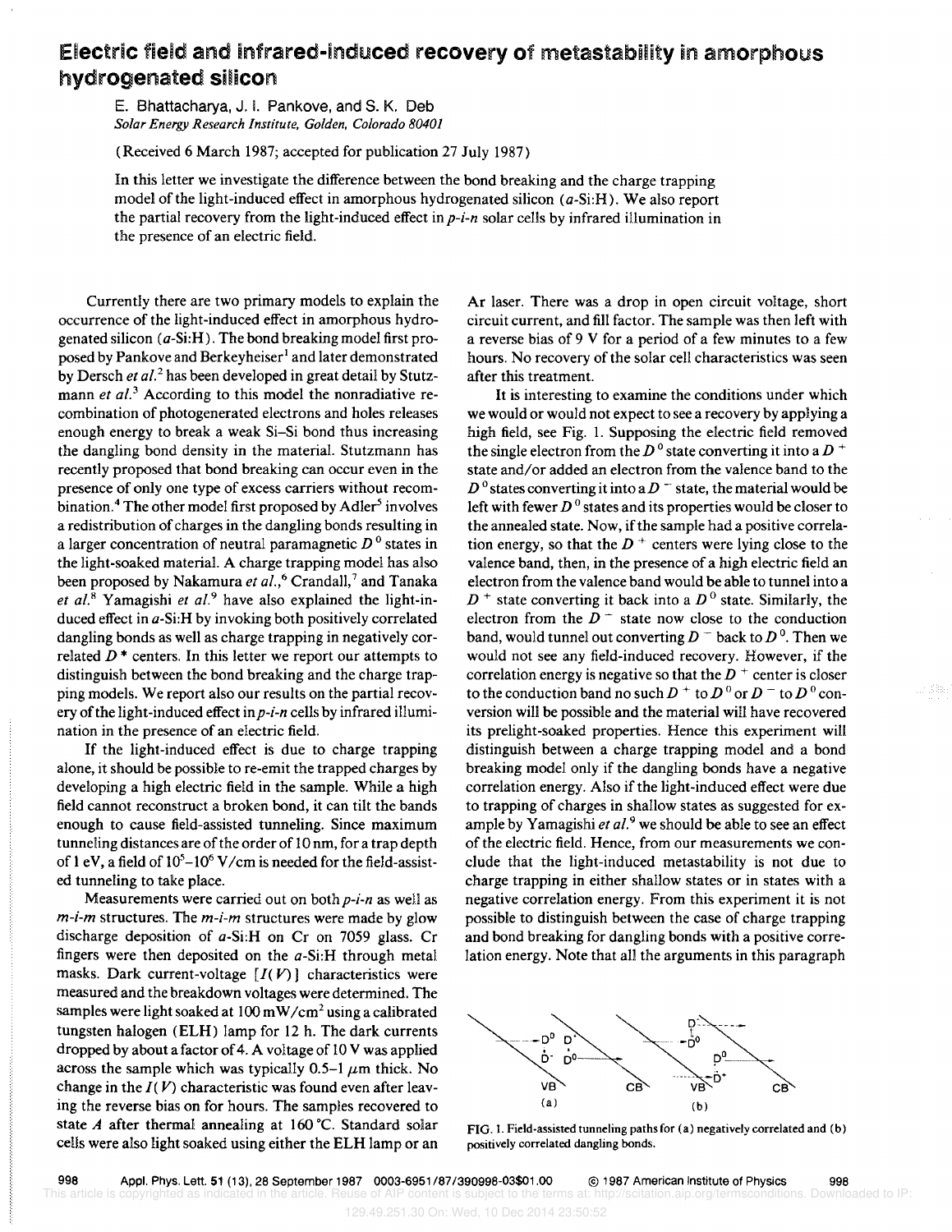apply also to the case of charge exchange between the intimate dangling bonds resulting from the breaking of weak Si-Si bonds.<sup>10</sup>

We now report our result of infrared (IR) illumination on light-soaked *p-i-n* cells. The measurements were done on standard *p-i-n* solar cells grown on textured thermal conducting oxide. The samples were light soaked using either the ELH lamp or the output of an Ar laser. The samples showed considerable light-induced effect which caused a drop in  $V_{\infty}$ ,  $I_{\infty}$ , and the fill factor. We then irradiated the sample with IR radiation from an ELH lamp focused through a crystalline silicon filter which would transmit only photons with energies less than  $1.1 \text{ eV}$ . The IR intensity on the sample was  $90 \text{ mW/cm}^2$  as measured by a thermopile. Two high-velocity blowers cooled the sample mounted on a brass plate. A thermocouple mounted close to the sample showed a temperature rise of no more than 5 °C. IR illumination alone did not lead to any recovery of the solar cell. However, after applying a high reverse bias to generate a field on the order of  $10^4$ – $10^5$  V/cm in the *i* layer during the IR illumination many of the samples showed partial recovery in the values of  $V_{\infty}$ ,  $I_{\infty}$ , and fill factor. The samples were illuminated for a period of 5-10 min. After the initial recovery they did not show any further change even when the IR and reverse bias were kept on for 30 min. Figure 2 shows the *I( V)*  characteristic under AM1 illumination in the as-grown state, after light degradation and IR and reverse bias treatment. Table I gives the  $J_{\rm sc}$ ,  $V_{\rm oc}$ , fill factor, and efficiency values of some of the cells at different stages of measurement. We do not think that the effect we are reporting is due to a change in temperature induced by the IR as we do not see this recovery in all the samples even though we use the same IR intensity. Also, IR irradiation without reverse bias does not have any effect on the cell characteristics. As we reported above, the field without IR also does not cause any recovery. Although we did not see this partial recovery in all the samples we measured, it should be mentioned that many of the cells had low breakdown voltages and may not have sustained a sufficiently high field. However, in some cases even when we were able to apply a reverse bias of  $9V$  no recovery was observed.



FIG. *2.I(* V) characteristic under AM I illumination for *ap-i-n* diode in ( I) As grown, (2) light soaked  $\omega$  2.5 suns for 1 h, and (3) after IR and reverse bias treatment.

TABLE I.  $J_{\infty}$ ,  $V_{\infty}$ , fill factor (FF), and efficiency ( $\eta$ ) of some *p-i-n* diodes after different treatments.

|                      |                                                      | $J_{sc}$              | $V_{oc}$ |      | η        |
|----------------------|------------------------------------------------------|-----------------------|----------|------|----------|
| Sample               | State                                                | (mA/cm <sup>2</sup> ) | (V)      | FF   | $( \% )$ |
| I<br>Glow discharge  | As grown<br>2.5 suns for                             | 12.71                 | 0.835    | 0.64 | 6.8      |
|                      | 1h<br>IR at $-6V$                                    | 11.68                 | 0.784    | 0.57 | 5.2      |
|                      | for $10 \text{ min}$                                 | 13.16                 | 0.805    | 0.59 | 6.2      |
| 11<br>Glow discharge | As grown<br>Ar laser at $\simeq$                     | 8.12                  | 0.873    | 0.71 | 5.02     |
|                      | $700 \,\mathrm{mW/cm^2}$<br>for 5 min<br>IR at $-9V$ | 7.53                  | 0.84     | 0.56 | 3.53     |
|                      | for 5 min                                            | 8.71                  | 0.85     | 0.58 | 4.3      |
| Ш<br>Photo-CVD       | Annealed<br>4 suns for                               | 11.5                  | 0.86     | 0.67 | 6.6      |
|                      | 2.5h<br>IR at $-2V$                                  | 9.47                  | 0.78     | 0.44 | 3.3      |
|                      | for 10 min                                           | 12.5                  | 0.83     | 0.54 | 5.6      |

The tentative model by which we propose to explain the  $IR +$  reverse bias recovery is that the IR excites an electron from the valence band to the  $D<sup>0</sup>$  center converting it into a  $D<sup>-</sup>$  center. The resulting hole in the valence band is swept out by the high electric field. Because of the paucity of free holes in intrinsic a-Si:H, the  $D$  <sup>-</sup> center will not capture a hole and convert it back to  $D^0$  on removing both IR and field. It is also possible that the IR excites an electron from a  $D^0$ center to the conduction band converting it into a  $D^+$  center. But since a  $D^+$  center has a high capture cross section for electrons it can easily capture an electron when the field and IR are removed and become *aDo* center again. Thus, hole emission rather than electron emission appears to be responsible for the recovery. This is also consistent with the fact that the presence of excess holes in the material is more detrimental than that of excess electrons. 6.9

Fathallah *et al.*<sup>11</sup> have reported the creation of lightinduced defects even with photons of energy down to 0.7 eV. We have applied IR and reverse bias to samples in the annealed state and have not seen any degradation. The degradation may be inhibited by the presence of the electric field which prevents electrons and holes from recombining. Improvement in solar cell characteristics has been reported by Delahoy and Tonon<sup>12</sup> after light soaking at  $\geq 20$  suns in the presence of a reverse bias. The recovery of the light-induced effect by IR illumination has been reported by Tomozane *et*   $aL^{13}$  as an improvement in the photoluminescence peak intensity at  $1.15$  eV when they illuminated the sample with IR radiation after light degradation. The measurements were done at 77 K and the sample was mounted on a temperature controlled table. No field was present during the illumination. They explain their results in terms of absence of hydrogen motion at 77 K.

It is not clear why the effect is not seen in all the samples. Although the effect was not correlated with deposition conditions, it has been seen in both glow discharge and photochemical vapor deposition samples.

In conclusion, we do not see any field-assisted recovery